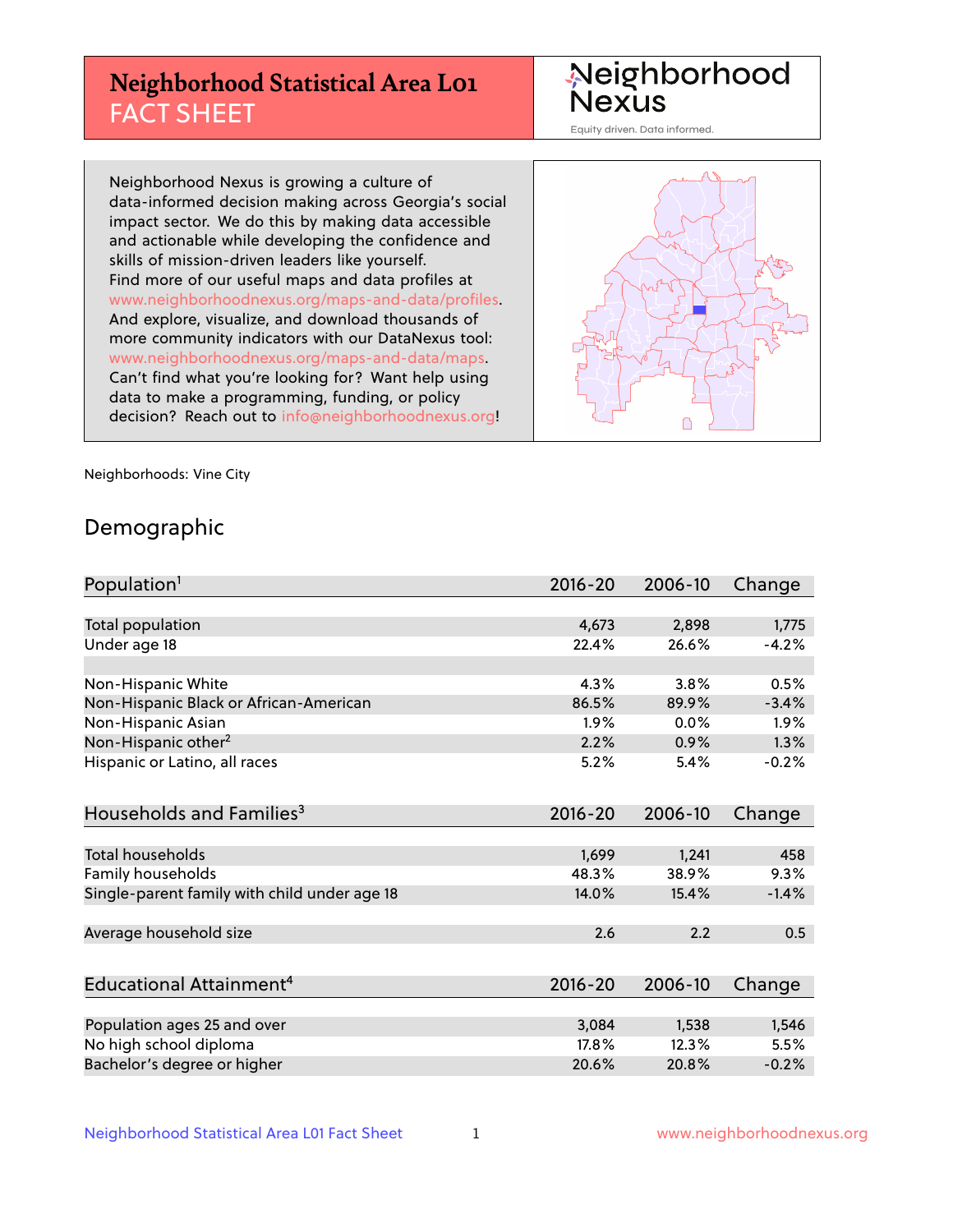# Change Measures, continued...

| Employment <sup>5</sup>                                                                               | $2016 - 20$    | 2006-10        | Change          |
|-------------------------------------------------------------------------------------------------------|----------------|----------------|-----------------|
|                                                                                                       |                |                |                 |
| Total workers residing in Neighborhood Statistical Area                                               | 1,433<br>29.9% | 1,033<br>42.2% | 400<br>$-12.3%$ |
| Workers with earnings \$1250/month or less                                                            | 43.5%          | 51.1%          | $-7.6%$         |
| Workers with earnings \$1251/month to \$3333/month<br>Workers with earnings greater than \$3333/month | 26.7%          | 6.7%           | 20.0%           |
|                                                                                                       |                |                |                 |
| Total jobs located in Neighborhood Statistical Area                                                   | 1,182          | 1,261          | $-79$           |
| Jobs with earnings \$1250/month or less                                                               | 28.1%          | 33.1%          | $-5.0%$         |
| Jobs with earnings \$1251/month to \$3333/month                                                       | 43.6%          | 33.6%          | 9.9%            |
| Jobs with earnings greater than \$3333/month                                                          | 28.3%          | 33.3%          | $-5.0%$         |
|                                                                                                       |                |                |                 |
| Jobs/workers ratio                                                                                    | 0.8            | 1.2            | $-0.4$          |
|                                                                                                       |                |                |                 |
| Income and Poverty <sup>6</sup>                                                                       | 2016-20        | 2006-10        | Change          |
|                                                                                                       |                |                |                 |
| Median household income                                                                               | \$31,921       | \$24,972       | \$6,949         |
| Population for whom poverty status is determined                                                      | 4,598          | 2,704          | 1,894           |
| Population below poverty                                                                              | 44.9%          | 24.9%          | 20.0%           |
|                                                                                                       |                |                |                 |
| Housing <sup>7</sup>                                                                                  | $2016 - 20$    | 2006-10        | Change          |
|                                                                                                       |                |                |                 |
| Total housing units                                                                                   | 1,997          | 1,941          | 56              |
| Occupied housing units                                                                                | 85.1%          | 63.9%          | 21.1%           |
| Vacant housing units                                                                                  | 14.9%          | 36.1%          | $-21.1%$        |
|                                                                                                       |                |                |                 |
| Occupied housing units                                                                                | 1,699          | 1,241          | 458             |
| Owner occupied housing units                                                                          | 14.0%          | 14.3%          | $-0.3%$         |
| Renter occupied housing units                                                                         | 86.0%          | 85.7%          | 0.3%            |
| Access to a Vehicle <sup>8</sup>                                                                      | $2016 - 20$    | 2006-10        |                 |
|                                                                                                       |                |                | Change          |
| Occupied housing units                                                                                | 1,699          | 1,241          | 458             |
| No vehicle available                                                                                  | 43.6%          | 41.7%          | 1.9%            |
|                                                                                                       |                |                |                 |
| Crime Rates, per 10,000 Population <sup>9</sup>                                                       | 2017-21        | 2012-16        | Change          |
|                                                                                                       |                |                |                 |
| All Part I crimes                                                                                     | 826.9          | 1,507.0        | $-680.1$        |
| Violent crime                                                                                         | 122.8          | 210.8          | $-88.0$         |
| Murder                                                                                                | 2.1            | 2.6            | $-0.5$          |
| Robbery                                                                                               | 38.1           | 108.8          | $-70.7$         |
| Aggravated assault                                                                                    | 82.6           | 99.4           | $-16.8$         |
| Property crime                                                                                        | 704.0          | 1,296.2        | $-592.2$        |
| <b>Burglary</b>                                                                                       | 68.5           | 249.9          | $-181.4$        |
| Larceny                                                                                               | 573.1          | 881.8          | $-308.8$        |
| Vehicle theft                                                                                         | 62.5           | 164.5          | $-102.0$        |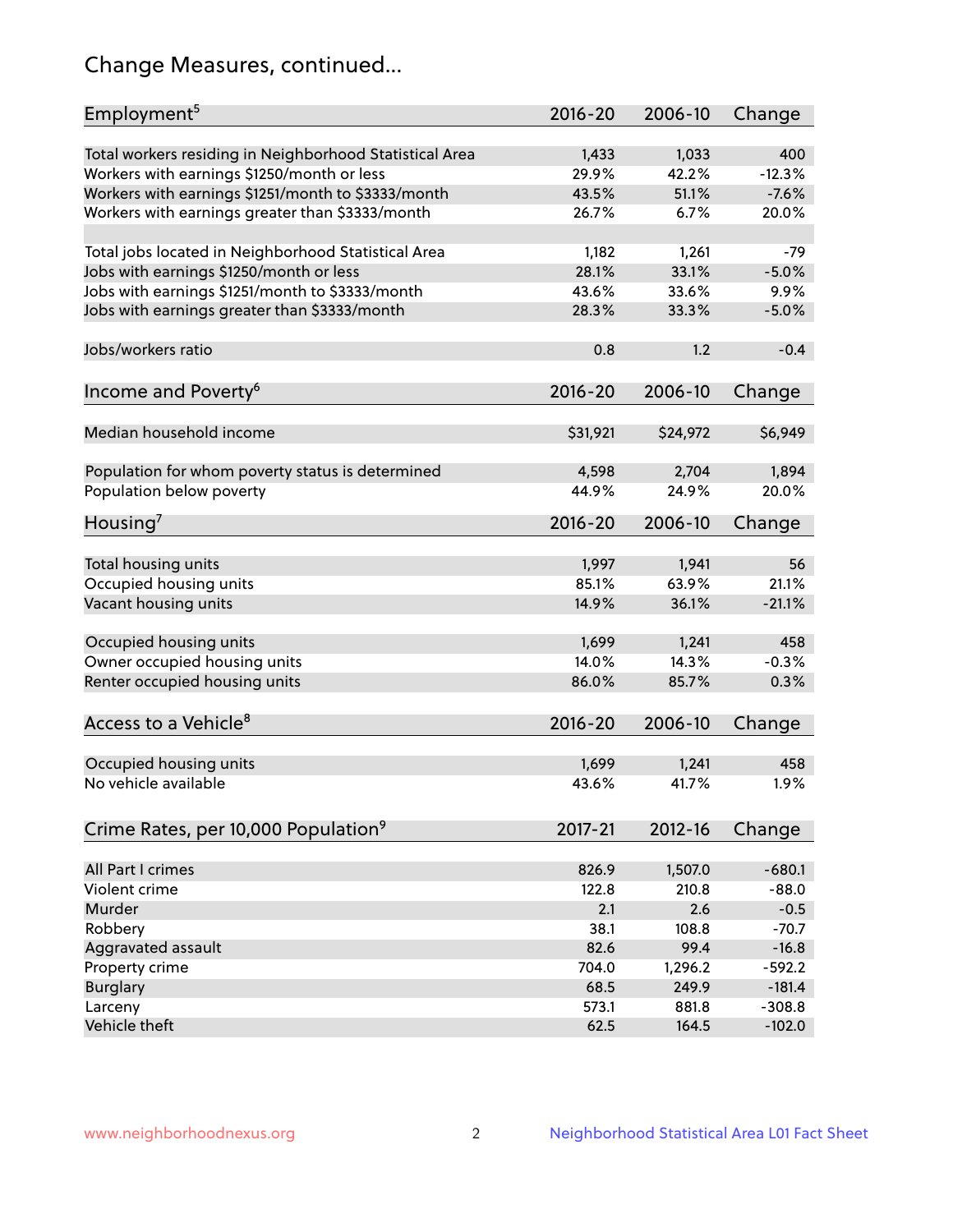# Current Data: Demographic

| Sex and Age, 2016-20 <sup>10</sup>                    | Estimate        | Margin of Error |
|-------------------------------------------------------|-----------------|-----------------|
| Total population                                      | 4,673           | $\pm 690$       |
| Male                                                  | 48.2%           | ±10.9%          |
| Female                                                | 51.8%           | ±1.4%           |
| Under 5 years                                         | 5.2%            | $\pm 2.2\%$     |
| 5 to 9 years                                          | 5.7%            | $\pm$ 3.1%      |
| 10 to 14 years                                        | 7.5%            | $\pm$ 3.2%      |
| 15 to 19 years                                        | 7.0%            | ±2.8%           |
| 20 to 24 years                                        | 8.6%            | $\pm 2.7\%$     |
| 25 to 34 years                                        | 20.1%           | $\pm$ 3.7%      |
| 35 to 44 years                                        | 11.7%           | $\pm$ 3.1%      |
| 45 to 54 years                                        | 11.2%           | $\pm 2.7\%$     |
| 55 to 59 years                                        | 5.9%            | $\pm$ 3.5%      |
| 60 to 64 years                                        | 7.8%            | $\pm$ 3.7%      |
| 65 to 74 years                                        | 7.3%            | ±4.3%           |
| 75 to 84 years                                        | 0.8%            | $\pm$ 0.7%      |
| 85 years and over                                     | 1.1%            | $\pm$ 0.8%      |
| Median age (years)                                    | 32.5            | $\pm 1.3$       |
| Race and Ethnicity, 2016-20 <sup>11</sup>             | <b>Estimate</b> | Margin of Error |
| Total population                                      | 4,673           | $\pm 690$       |
| Hispanic or Latino (of any race)                      | 5.2%            | $\pm$ 5.2%      |
| Not Hispanic or Latino                                | 94.8%           | $\pm$ 3.4%      |
| White alone                                           | 4.3%            | $\pm 2.7\%$     |
| Black or African American alone                       | 86.5%           | $\pm$ 6.5%      |
| American Indian and Alaska Native alone               | 0.1%            | $\pm$ 0.3%      |
| Asian alone                                           | 1.9%            | $\pm1.7\%$      |
| Native Hawaiian and other Pacific Islander alone      | 0.0%            | $\pm$ 0.4%      |
| Some other race alone                                 | 0.5%            | $\pm 0.8\%$     |
| Two or more races                                     | 1.6%            | $\pm 1.1\%$     |
| U.S. Citizenship Status, 2016-20 <sup>12</sup>        | <b>Estimate</b> | Margin of Error |
| Foreign-born population                               | 319             | $\pm 248$       |
| Naturalized U.S. citizen                              | 26.3%           | $\pm 27.1\%$    |
| Not a U.S. citizen                                    | 73.7%           | $\pm$ 48.6%     |
| Citizen, Voting Age Population, 2016-20 <sup>13</sup> | Estimate        | Margin of Error |
| Citizen, 18 and over population                       | 3,458           | $\pm 639$       |
| Male                                                  | 52.1%           | ±14.2%          |
| Female                                                | 47.9%           | $\pm$ 11.2%     |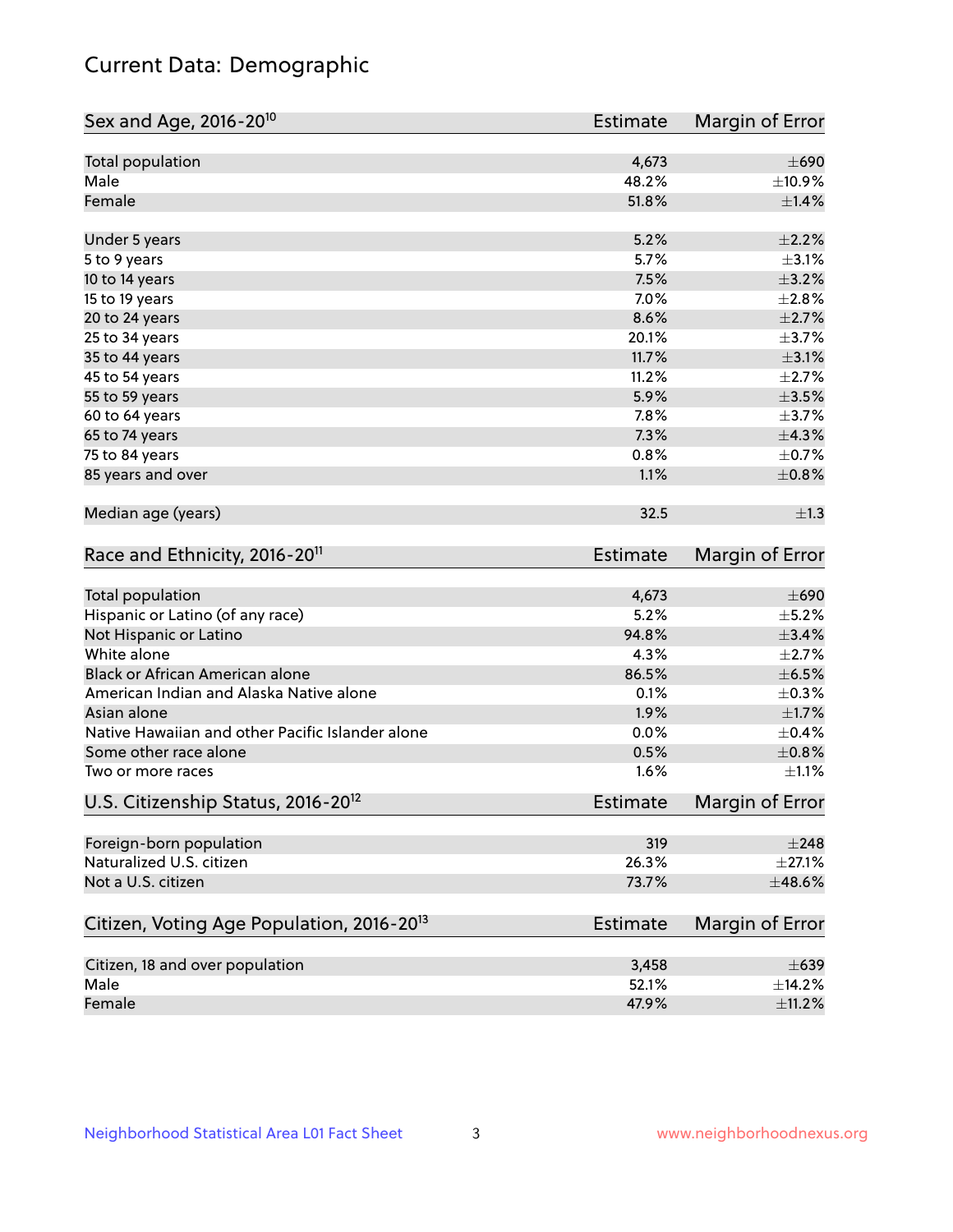# Current Data: Economic

| Income, 2016-20 <sup>14</sup>                                     | Estimate | Margin of Error |
|-------------------------------------------------------------------|----------|-----------------|
|                                                                   |          |                 |
| All households                                                    | 1,699    | ±196            |
| Less than \$10,000                                                | 17.3%    | $\pm$ 5.3%      |
| \$10,000 to \$14,999                                              | 13.7%    | $\pm$ 5.1%      |
| \$15,000 to \$24,999                                              | 13.3%    | $\pm$ 4.9%      |
| \$25,000 to \$34,999                                              | 9.6%     | $\pm$ 4.4%      |
| \$35,000 to \$49,999                                              | 22.7%    | ±11.2%          |
| \$50,000 to \$74,999                                              | 12.1%    | $\pm$ 4.9%      |
| \$75,000 to \$99,999                                              | 4.4%     | $\pm 2.7\%$     |
| \$100,000 to \$149,999                                            | 5.1%     | ±3.3%           |
| \$150,000 to \$199,999                                            | 1.0%     | $\pm$ 1.4%      |
| \$200,000 or more                                                 | 0.8%     | $\pm 1.0\%$     |
| Median household income (dollars)                                 | \$31,921 | $\pm$ 4,521     |
| Mean household income (dollars)                                   | \$38,113 | ±5,320          |
| Households with earnings                                          | 74.1%    | $\pm 2.6\%$     |
| Mean earnings (dollars)                                           | \$42,139 | ±5,742          |
| Households with Social Security                                   | 28.0%    | $\pm$ 9.7%      |
| Mean Social Security income (dollars)                             | \$13,631 | $\pm$ 9,072     |
| Households with retirement income                                 | 14.2%    | ±10.1%          |
| Mean retirement income (dollars)                                  | \$11,651 | $\pm$ 6,347     |
| Households with Supplemental Security Income                      | 9.1%     | $\pm 2.8\%$     |
| Mean Supplemental Security Income (dollars)                       | \$6,969  | ±1,813          |
| Households with cash public assistance income                     | 3.3%     | $\pm 2.5\%$     |
| Mean cash public assistance income (dollars)                      | \$743    | $\pm$ 532       |
|                                                                   | 48.6%    | $\pm$ 9.9%      |
| Households with Food Stamp/SNAP benefits in the past 12<br>months |          |                 |
| Family households                                                 | 820      | $\pm$ 199       |
| Less than \$10,000                                                | 12.0%    | $\pm$ 5.5%      |
| \$10,000 to \$14,999                                              | 11.3%    | $\pm$ 6.7%      |
| \$15,000 to \$24,999                                              | 24.8%    | $\pm$ 11.2%     |
| \$25,000 to \$34,999                                              | 7.2%     | ±4.4%           |
| \$35,000 to \$49,999                                              | 19.9%    | ±20.3%          |
|                                                                   | 16.5%    | $\pm$ 7.1%      |
| \$50,000 to \$74,999<br>\$75,000 to \$99,999                      | 6.8%     | $\pm$ 4.7%      |
|                                                                   |          |                 |
| \$100,000 to \$149,999                                            | 0.6%     | $\pm$ 3.2%      |
| \$150,000 to \$199,999                                            | 1.0%     | $\pm 2.2\%$     |
| \$200,000 or more                                                 | 0.0%     | $\pm 2.4\%$     |
| Median family income (dollars)                                    | \$30,521 | ±6,234          |
| Mean family income (dollars)                                      | \$36,449 | $\pm$ 7,740     |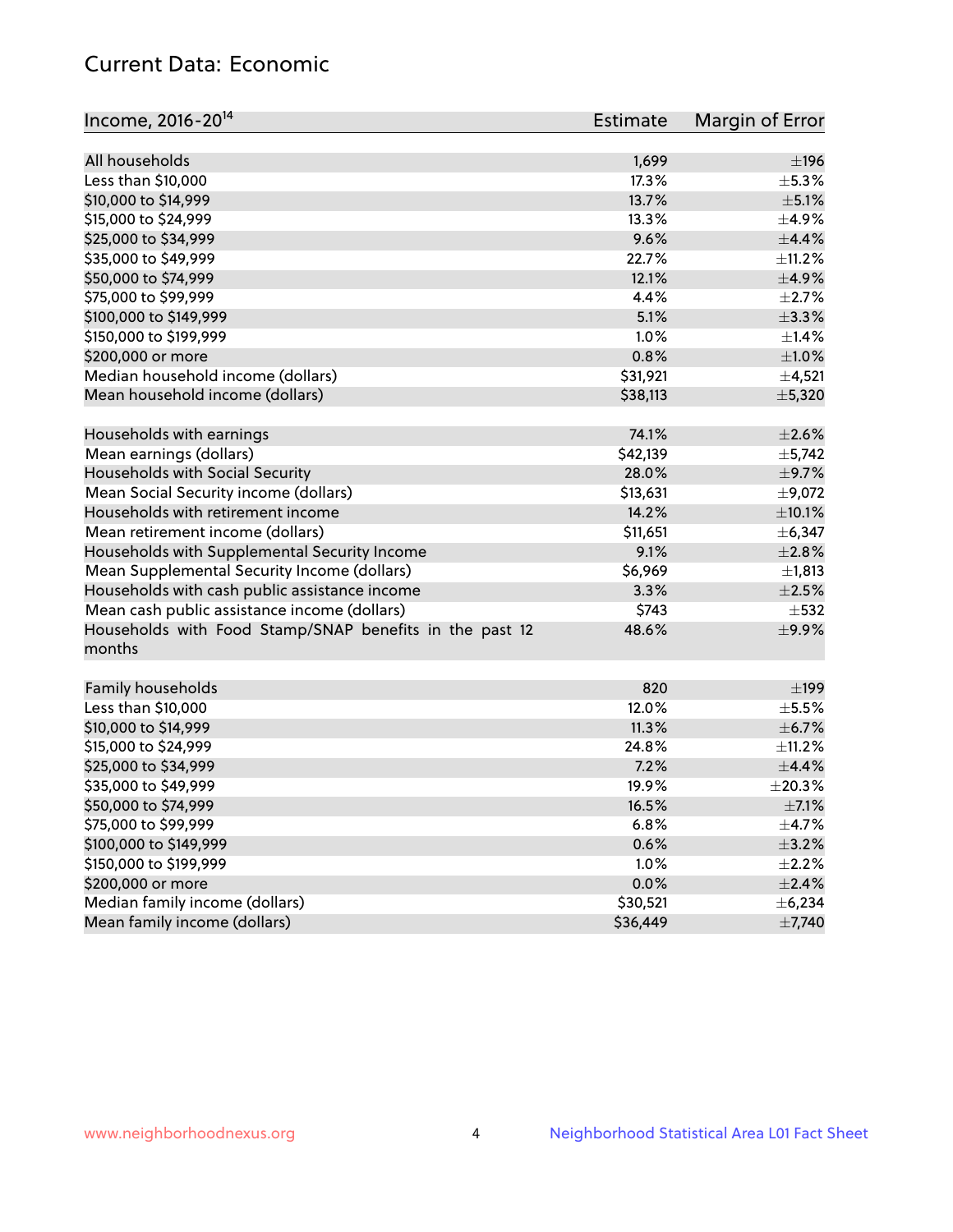# Current Data: Economic, continued...

| Income, 2016-20, continued <sup>15</sup>                                                    | <b>Estimate</b> | Margin of Error        |
|---------------------------------------------------------------------------------------------|-----------------|------------------------|
|                                                                                             |                 |                        |
| Nonfamily households                                                                        | 879             | $\pm 162$              |
| Median nonfamily income (dollars)                                                           | \$26,080        | ± 6,796                |
| Mean nonfamily income (dollars)                                                             | \$36,802        | ±8,201                 |
| Median earnings for workers (dollars)                                                       | \$19,606        | ±1,544                 |
| Median earnings for male full-time, year-round workers<br>(dollars)                         | \$33,774        | ±3,614                 |
| Median earnings for female full-time, year-round workers<br>(dollars)                       | \$22,169        | $\pm$ 1,905            |
| Per capita income (dollars)                                                                 | \$15,151        | ±1,061                 |
| Families Below Poverty Level, 2016-20 <sup>16</sup>                                         | Estimate        | <b>Margin of Error</b> |
|                                                                                             |                 |                        |
| <b>All Families</b>                                                                         | 820             | $\pm$ 199              |
| Percent below poverty                                                                       | 38.5%           | $\pm$ 6.0%             |
| Families with related children under 18 years                                               | 505             | ±148                   |
| Percent below poverty                                                                       | 61.0%           | $\pm$ 7.6%             |
| Families with related children under 5 years only                                           | 65              | $\pm 60$               |
| Percent below poverty                                                                       | 56.9%           | ±41.8%                 |
| Married couple families                                                                     | 196             | $\pm$ 104              |
| Percent below poverty                                                                       | 31.6%           | ±18.9%                 |
| Married couple families with related children under 18 years                                | 134             | $\pm$ 95               |
| Percent below poverty                                                                       | 46.3%           | $\pm$ 17.5%            |
| Married couple families with related children under 5 years                                 | 35              | ±42                    |
| Percent below poverty                                                                       | 57.1%           | $+64.9%$               |
|                                                                                             |                 |                        |
| Families with female householder, no spouse present                                         | 441             | ±108                   |
| Percent below poverty                                                                       | 57.6%           | ±12.1%                 |
| Families with female householder, no spouse present with<br>related children under 18 years | 340             | $\pm$ 104              |
| Percent below poverty                                                                       | 72.4%           | $\pm$ 9.6%             |
| Families with female householder, no spouse present with                                    | 17              | $\pm 29$               |
| related children under 5 years                                                              |                 |                        |
| Percent below poverty                                                                       | 100.0%          | ±206.6%                |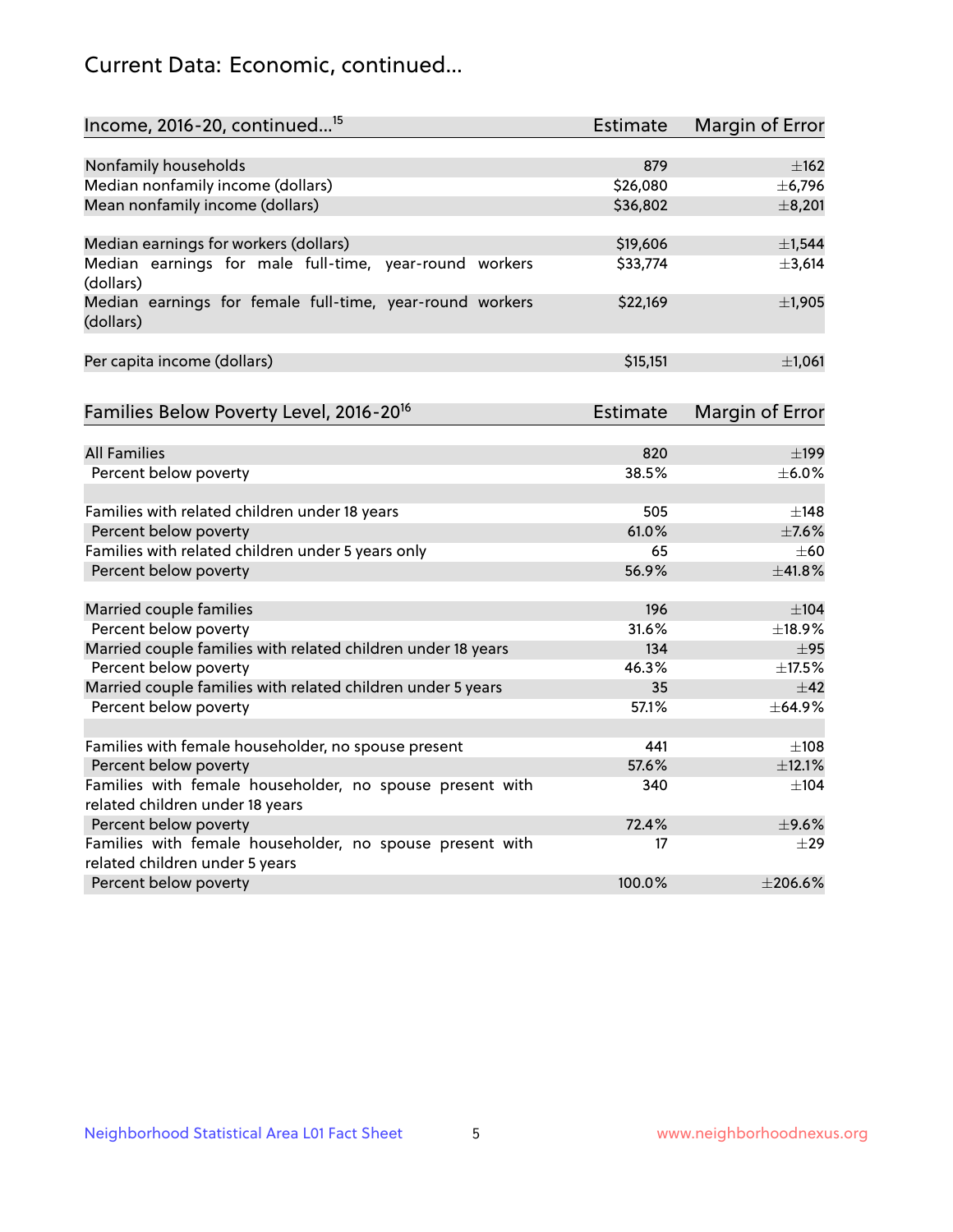# Current Data: Economic, continued...

| People Below Poverty Level, 2016-20 <sup>17</sup> | <b>Estimate</b> | Margin of Error |
|---------------------------------------------------|-----------------|-----------------|
|                                                   |                 |                 |
| Total population                                  | 4,598           | $\pm 691$       |
| Percent below poverty                             | 44.9%           | $\pm$ 6.4%      |
| Population under 18 years                         | 1,046           | $\pm 263$       |
| Percent below poverty                             | 71.7%           | $\pm$ 8.0%      |
| Population 18 years and over                      | 3,552           | $\pm$ 567       |
| Percent below poverty                             | 37.0%           | $\pm$ 3.9%      |
| Population 18 to 64 years                         | 3,123           | $\pm 490$       |
| Percent below poverty                             | 39.1%           | ±4.8%           |
| Population 65 years and over                      | 429             | $\pm 285$       |
| Percent below poverty                             | 21.4%           | $\pm$ 3.9%      |

| Poverty by Race/Ethnicity, 2016-20 <sup>18</sup> | <b>Estimate</b> |             |
|--------------------------------------------------|-----------------|-------------|
|                                                  |                 |             |
| Non-Hispanic White population                    | 181             | $\pm$ 129   |
| Percent below poverty                            | 70.7%           | $\pm$ 41.4% |
| <b>Black population</b>                          | 4,048           | $\pm$ 670   |
| Percent below poverty                            | 45.3%           | $\pm$ 7.1%  |
| Asian population                                 | 91              | $\pm$ 79    |
| Percent below poverty                            | 51.6%           | ±49.4%      |
| Hispanic or Latino population                    | 216             | $\pm 244$   |
| Percent below poverty                            | 13.0%           | $\pm$ 6.9%  |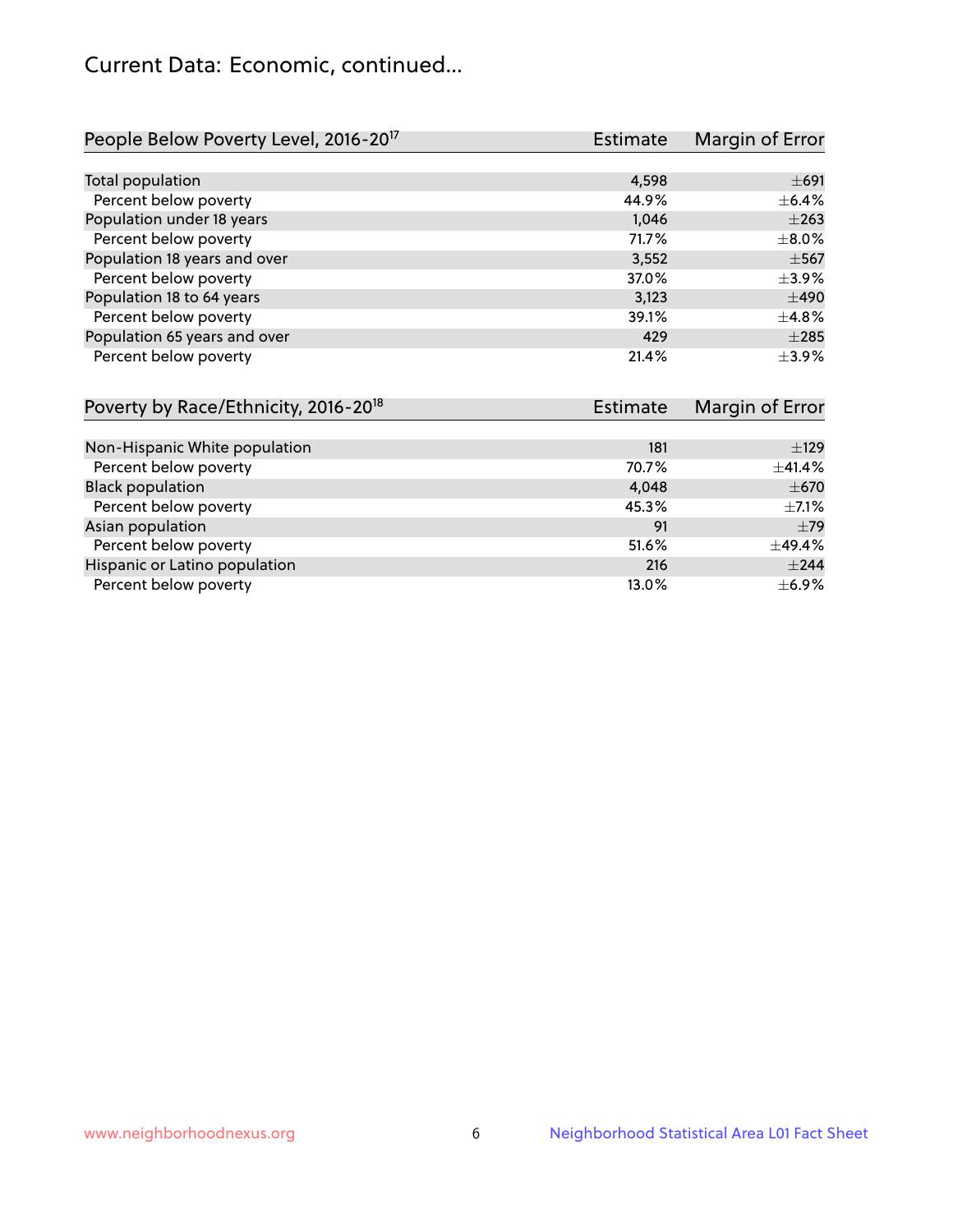# Current Data: Employment

| Employment Status, 2016-20 <sup>19</sup>                      | Estimate        | Margin of Error |
|---------------------------------------------------------------|-----------------|-----------------|
|                                                               |                 |                 |
| Population 16 years and over                                  | 3,746           | $\pm 624$       |
| In labor force                                                | 57.2%           | ±13.0%          |
| Civilian labor force                                          | 57.0%           | $\pm$ 13.0%     |
| Employed                                                      | 49.7%           | ±11.7%          |
| Unemployed                                                    | 7.3%            | $\pm$ 3.8%      |
| <b>Armed Forces</b>                                           | 0.2%            | $\pm 2.4\%$     |
| Not in labor force                                            | 42.8%           | ±8.3%           |
| Civilian labor force                                          | 2,136           | $\pm$ 332       |
| <b>Unemployment Rate</b>                                      | 12.9%           | $\pm$ 6.7%      |
|                                                               |                 |                 |
| Females 16 years and over                                     | 1,832           | $\pm$ 247       |
| In labor force                                                | 56.3%           | ±9.8%           |
| Civilian labor force                                          | 56.3%           | $\pm$ 9.8%      |
| Employed                                                      | 50.7%           | ±9.8%           |
| Own children of the householder under 6 years                 | 263             | ±136            |
|                                                               |                 | $\pm 21.0\%$    |
| All parents in family in labor force                          | 57.0%           |                 |
| Own children of the householder 6 to 17 years                 | 645             | $\pm 222$       |
| All parents in family in labor force                          | 72.1%           | $\pm 20.3\%$    |
|                                                               |                 |                 |
| Industry, 2016-20 <sup>20</sup>                               | <b>Estimate</b> | Margin of Error |
| Civilian employed population 16 years and over                | 1,861           | $\pm 309$       |
| Agriculture, forestry, fishing and hunting, and mining        | 0.0%            | $\pm 1.5\%$     |
| Construction                                                  | 2.9%            | $\pm 2.8\%$     |
| Manufacturing                                                 | 2.3%            | $\pm 2.2\%$     |
| Wholesale trade                                               | 1.9%            | $\pm 2.0\%$     |
| Retail trade                                                  | 13.5%           | $\pm$ 5.9%      |
| Transportation and warehousing, and utilities                 | 10.0%           | $\pm 4.6\%$     |
| Information                                                   | 1.5%            | $\pm 2.1\%$     |
| Finance and insurance, and real estate and rental and leasing | 4.8%            | ±3.4%           |
| Professional, scientific, and management, and administrative  | 14.7%           | $\pm$ 4.9%      |
| and waste management services                                 |                 |                 |
| Educational services, and health care and social assistance   | 12.6%           | ±4.4%           |
| Arts, entertainment, and recreation, and accommodation and    | 27.4%           | $\pm$ 7.1%      |
| food services                                                 |                 |                 |
| Other services, except public administration                  | 7.6%            | $\pm$ 4.7%      |
| Public administration                                         | 0.9%            | ±1.9%           |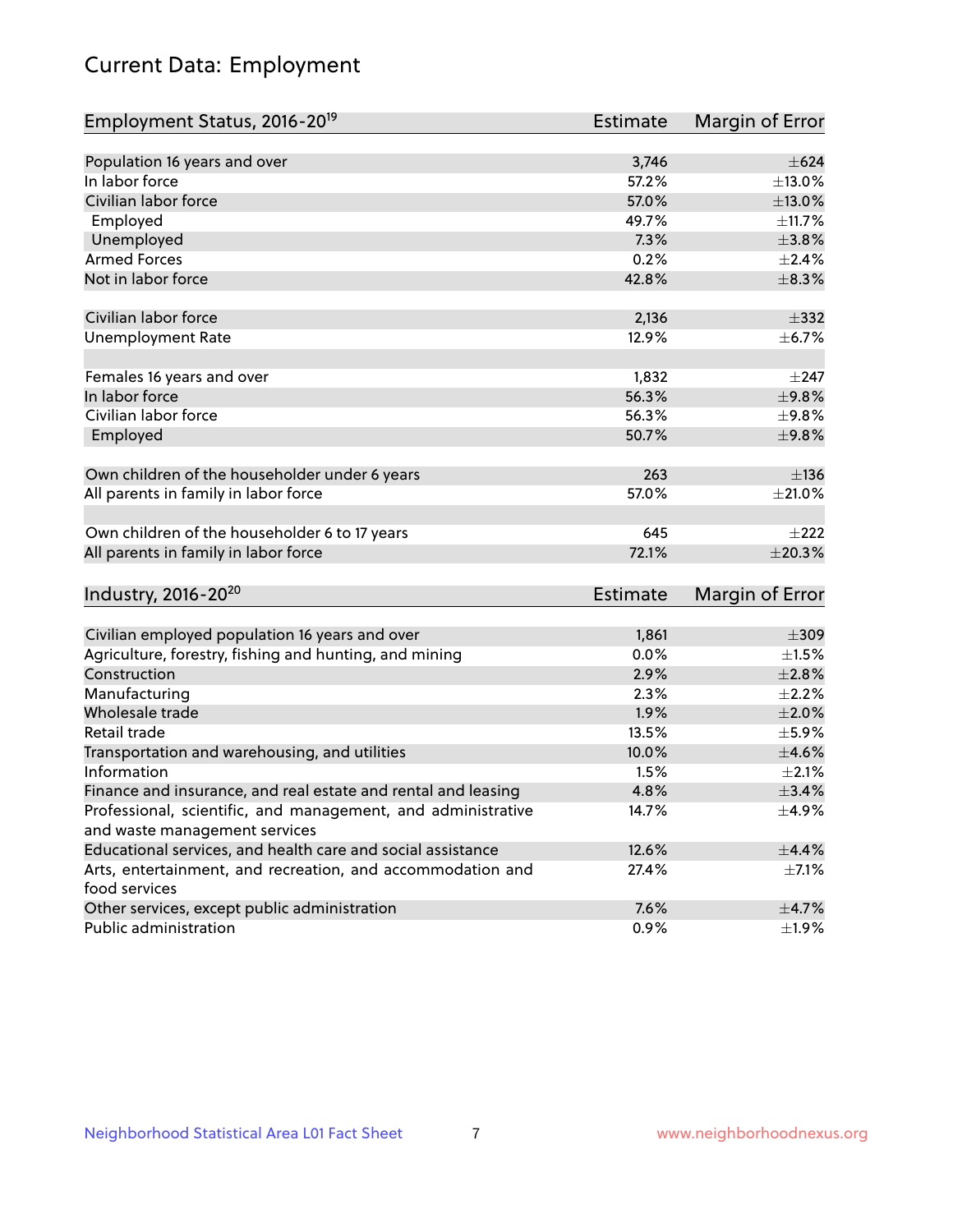# Current Data: Employment, continued...

| Occupation, 2016-20 <sup>21</sup>                                                                       | Estimate | Margin of Error |
|---------------------------------------------------------------------------------------------------------|----------|-----------------|
| Civilian employed population 16 years and over                                                          | 1,861    | $\pm 309$       |
| Management, business, science, and arts occupations                                                     | 19.2%    | $\pm$ 5.4%      |
| Service occupations                                                                                     | 30.8%    | $\pm$ 7.1%      |
| Sales and office occupations                                                                            | 33.0%    | ±10.7%          |
| Natural resources, construction, and maintenance occupations                                            | 2.9%     | $\pm 2.6\%$     |
| Production, transportation, and material moving occupations                                             | 14.1%    | $\pm$ 5.5%      |
| Class of Worker, 2016-20 <sup>22</sup>                                                                  | Estimate | Margin of Error |
| Civilian employed population 16 years and over                                                          | 1,861    | $\pm$ 309       |
| Private wage and salary workers                                                                         | 91.8%    | $\pm$ 7.8%      |
| Government workers                                                                                      | 6.3%     | $\pm$ 3.5%      |
| Self-employed in own not incorporated business workers                                                  | 1.0%     | $\pm1.6\%$      |
| Unpaid family workers                                                                                   | 1.0%     | $\pm 2.0\%$     |
|                                                                                                         |          |                 |
| Job Flows, 2019 <sup>23</sup>                                                                           |          | 2019            |
| Total Jobs in Neighborhood Statistical Area                                                             |          | 1,182           |
| Held by residents of Neighborhood Statistical Area                                                      |          | 0.7%            |
| Held by non-residents of Neighborhood Statistical Area                                                  |          | 99.3%           |
| Jobs by Industry Sector, 2019 <sup>24</sup>                                                             |          | 2019            |
| Total Jobs in Neighborhood Statistical Area                                                             |          | 1,182           |
| <b>Goods Producing sectors</b>                                                                          |          | 0.0%            |
| Trade, Transportation, and Utilities sectors                                                            |          | 15.4%           |
| All Other Services sectors                                                                              |          | 84.6%           |
| Total Jobs in Neighborhood Statistical<br>held<br>by<br>Area<br>Neighborhood Statistical Area residents |          | 8               |
| <b>Goods Producing sectors</b>                                                                          |          | 0.0%            |
| Trade, Transportation, and Utilities sectors                                                            |          | 0.0%            |
| All Other Services sectors                                                                              |          | 100.0%          |
| Jobs by Earnings, 2019 <sup>25</sup>                                                                    |          | 2019            |
| Total Jobs in Neighborhood Statistical Area                                                             |          | 1,182           |
| Jobs with earnings \$1250/month or less                                                                 |          | 28.1%           |
| Jobs with earnings \$1251/month to \$3333/month                                                         |          | 43.6%           |
| Jobs with earnings greater than \$3333/month                                                            |          | 28.3%           |
| Neighborhood Statistical<br>Jobs<br>in<br>held<br>by<br>Total<br>Area                                   |          | 8               |
| Neighborhood Statistical Area residents<br>Jobs with earnings \$1250/month or less                      |          | 50.0%           |
| Jobs with earnings \$1251/month to \$3333/month                                                         |          | 37.5%           |
| Jobs with earnings greater than \$3333/month                                                            |          | 12.5%           |
|                                                                                                         |          |                 |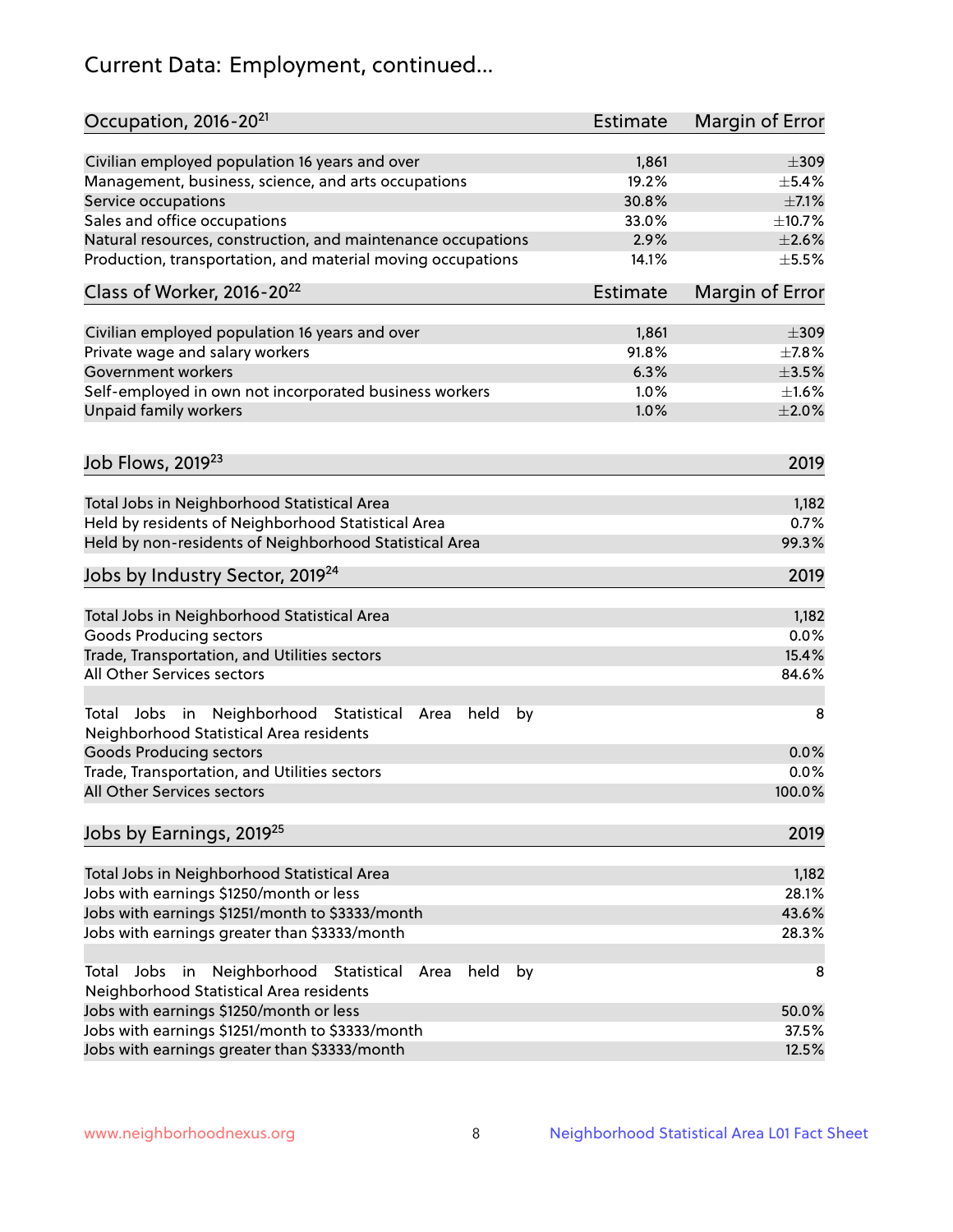# Current Data: Employment, continued...

| Jobs by Age of Worker, 2019 <sup>26</sup>                                                      | 2019  |
|------------------------------------------------------------------------------------------------|-------|
|                                                                                                |       |
| Total Jobs in Neighborhood Statistical Area                                                    | 1,182 |
| Jobs with workers age 29 or younger                                                            | 41.1% |
| Jobs with workers age 30 to 54                                                                 | 44.4% |
| Jobs with workers age 55 or older                                                              | 14.5% |
|                                                                                                |       |
| Total Jobs in Neighborhood Statistical Area held by<br>Neighborhood Statistical Area residents | -8    |
| Jobs with workers age 29 or younger                                                            | 37.5% |
| Jobs with workers age 30 to 54                                                                 | 62.5% |
| Jobs with workers age 55 or older                                                              | 0.0%  |

### Current Data: Education

| School Enrollment, 2016-20 <sup>27</sup>       | <b>Estimate</b> | Margin of Error |
|------------------------------------------------|-----------------|-----------------|
|                                                |                 |                 |
| Population 3 years and over enrolled in school | 1,265           | $\pm 289$       |
| Nursery school, preschool                      | 4.3%            | $\pm$ 3.5%      |
| Kindergarten                                   | 4.7%            | $\pm$ 4.1%      |
| Elementary school (grades 1-8)                 | 39.8%           | ±12.3%          |
| High school (grades 9-12)                      | 18.8%           | $\pm$ 9.7%      |
| College or graduate school                     | 32.3%           | $+5.8%$         |

| Educational Attainment, 2016-20 <sup>28</sup> | Estimate | Margin of Error |
|-----------------------------------------------|----------|-----------------|
|                                               |          |                 |
| Population 25 years and over                  | 3,084    | $\pm 600$       |
| Less than 9th grade                           | 3.6%     | $\pm 2.7\%$     |
| 9th to 12th grade, no diploma                 | 14.3%    | $\pm$ 5.6%      |
| High school graduate (includes equivalency)   | 33.4%    | $\pm$ 13.6%     |
| Some college, no degree                       | 21.7%    | $\pm$ 3.6%      |
| Associate's degree                            | 6.5%     | $\pm$ 3.0%      |
| Bachelor's degree                             | 14.3%    | $\pm$ 3.8%      |
| Graduate or professional degree               | 6.3%     | $\pm 2.9\%$     |
|                                               |          |                 |
| Percent high school graduate or higher        | 82.2%    | $\pm$ 6.6%      |
| Percent bachelor's degree or higher           | 20.6%    | $\pm$ 4.0%      |
|                                               |          |                 |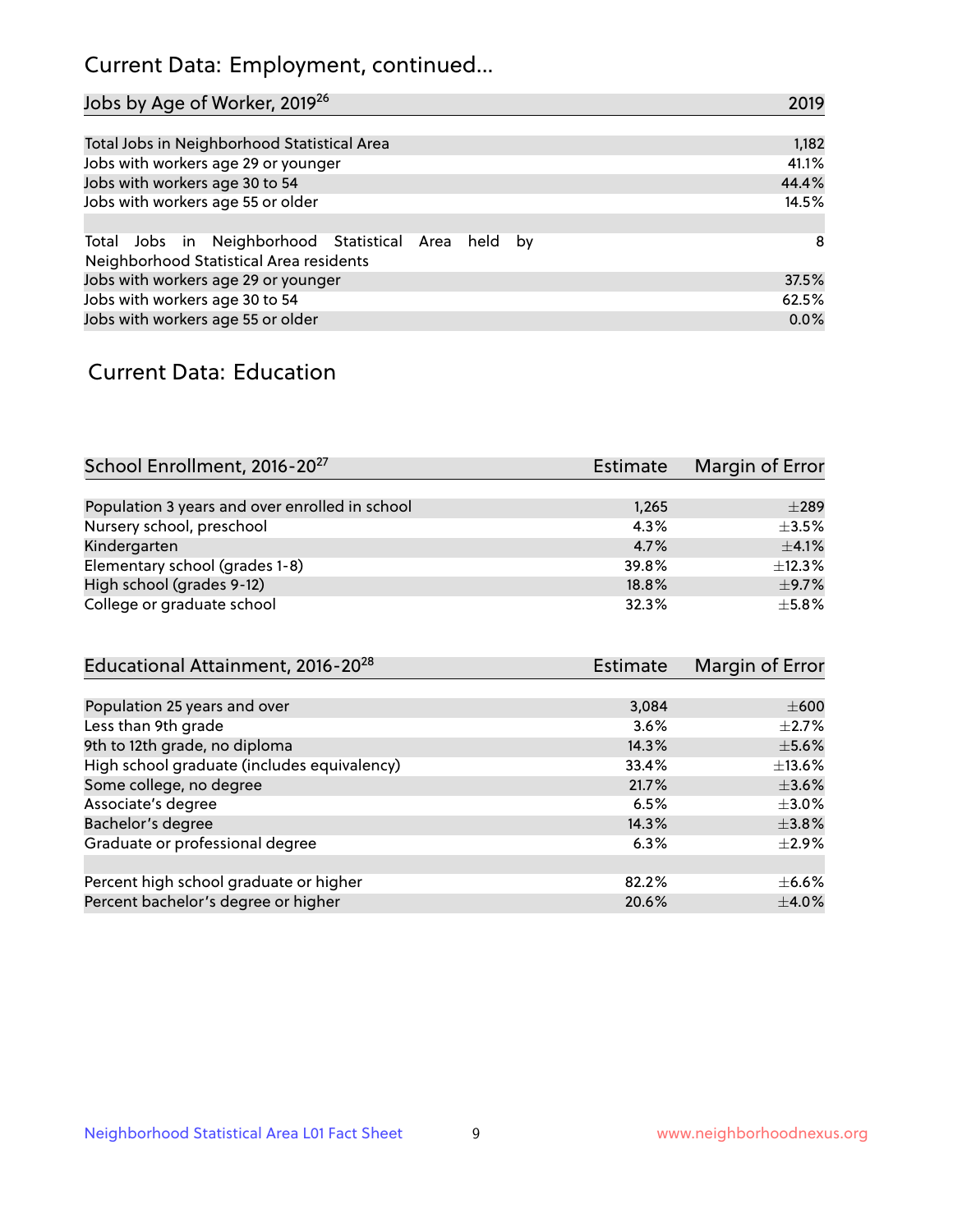# Current Data: Housing

| Households by Type, 2016-20 <sup>29</sup>            | <b>Estimate</b> | Margin of Error |
|------------------------------------------------------|-----------------|-----------------|
|                                                      |                 |                 |
| Total households                                     | 1,699           | ±196            |
| Family households (families)                         | 48.3%           | ±10.3%          |
| With own children under 18 years                     | 25.8%           | $\pm 8.0\%$     |
| Married-couple family                                | 11.5%           | $\pm$ 5.9%      |
| With own children of the householder under 18 years  | 7.6%            | $\pm$ 5.2%      |
| Male householder, no spouse present, family          | 10.8%           | $\pm$ 9.4%      |
| With own children of the householder under 18 years  | 1.8%            | $\pm 2.4\%$     |
| Female householder, no spouse present, family        | 26.0%           | $\pm 4.6\%$     |
| With own children of the householder under 18 years  | 16.4%           | $\pm$ 6.0%      |
| Nonfamily households                                 | 51.7%           | ±7.4%           |
| Householder living alone                             | 34.7%           | ±6.3%           |
| 65 years and over                                    | 4.4%            | $\pm$ 1.9%      |
| Households with one or more people under 18 years    | 29.7%           | $\pm$ 6.7%      |
| Households with one or more people 65 years and over | 18.9%           | $\pm$ 9.3%      |
|                                                      |                 |                 |
| Average household size                               | 2.65            | $\pm$ 0.27      |
| Average family size                                  | 3.68            | $\pm$ 0.36      |
| Housing Occupancy, 2016-20 <sup>30</sup>             | <b>Estimate</b> | Margin of Error |
| Total housing units                                  | 1,997           | $\pm 209$       |
| Occupied housing units                               | 85.1%           | $\pm$ 4.1%      |
| Vacant housing units                                 | 14.9%           | $\pm 3.6\%$     |
|                                                      |                 |                 |
| Homeowner vacancy rate                               | 0.0             | $\pm$ 8.3       |
| Rental vacancy rate                                  | 8.4             | $+3.5$          |
| Units in Structure, 2016-20 <sup>31</sup>            | Estimate        | Margin of Error |
| Total housing units                                  | 1,997           | $\pm 209$       |
| 1-unit, detached                                     | 25.3%           | ±3.3%           |
| 1-unit, attached                                     | 0.6%            | $\pm$ 0.7%      |
| 2 units                                              | 3.7%            | $\pm 2.5\%$     |
| 3 or 4 units                                         | 6.0%            | ±2.8%           |
| 5 to 9 units                                         | 14.0%           | $\pm$ 5.0%      |
| 10 to 19 units                                       | 31.1%           | $\pm$ 6.1%      |
| 20 or more units                                     | 19.3%           | $\pm$ 9.0%      |
| Mobile home                                          | 0.0%            | $\pm1.0\%$      |
|                                                      |                 | $\pm 1.0\%$     |
| Boat, RV, van, etc.                                  | $0.0\%$         |                 |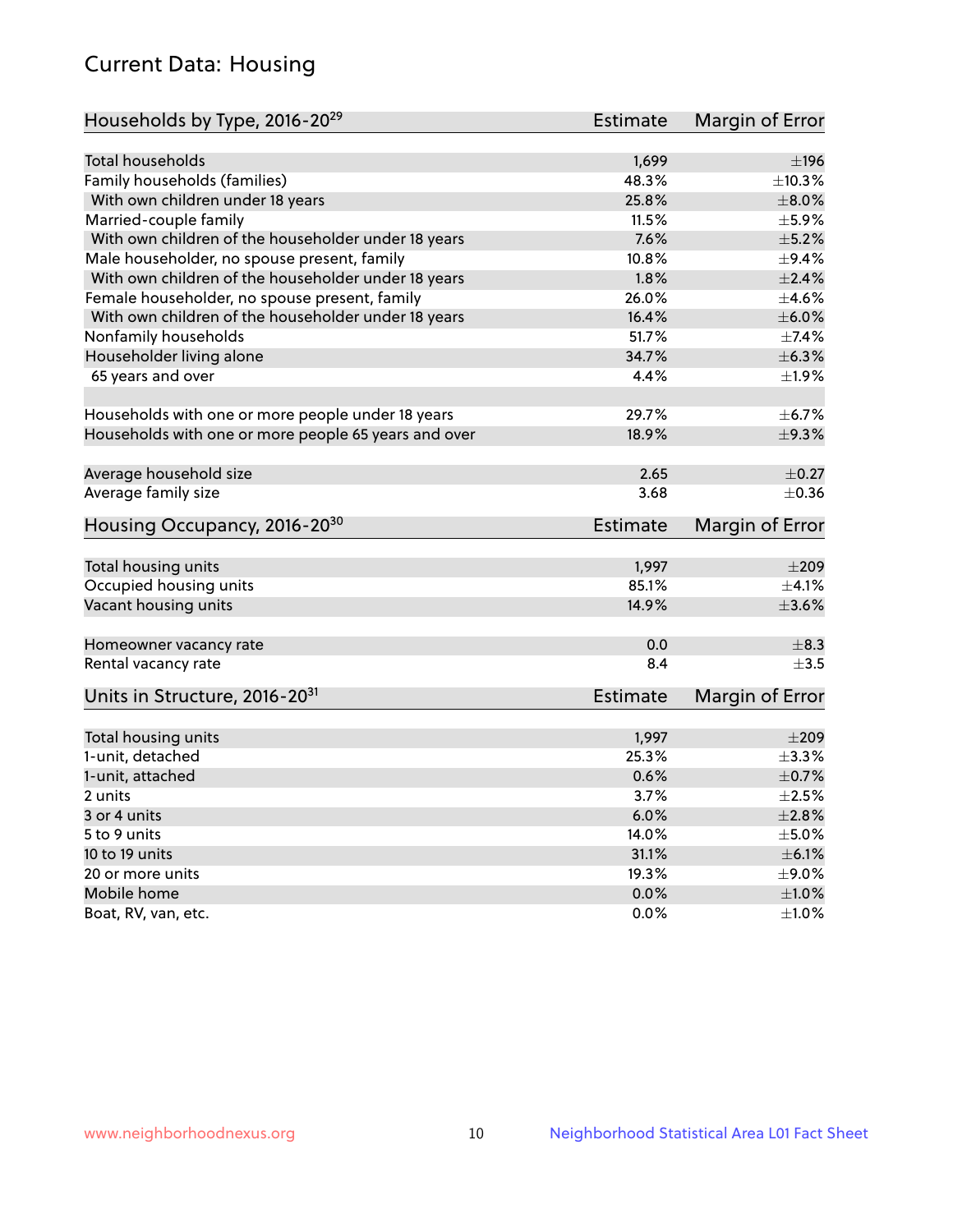# Current Data: Housing, continued...

| Year Structure Built, 2016-20 <sup>32</sup>           | <b>Estimate</b> | Margin of Error         |
|-------------------------------------------------------|-----------------|-------------------------|
| Total housing units                                   | 1,997           | $\pm 209$               |
| Built 2014 or later                                   | 0.5%            | $\pm 1.0\%$             |
| Built 2010 to 2013                                    | 6.3%            | $\pm$ 3.1%              |
| Built 2000 to 2009                                    | 30.2%           | $\pm$ 5.2%              |
| Built 1990 to 1999                                    | 22.9%           | $\pm$ 4.7%              |
| Built 1980 to 1989                                    | 7.8%            | $\pm$ 3.4%              |
| Built 1970 to 1979                                    | 10.5%           | $\pm$ 8.2%              |
| Built 1960 to 1969                                    | 4.5%            | $\pm 2.4\%$             |
| Built 1950 to 1959                                    | 6.6%            | $\pm 3.0\%$             |
| Built 1940 to 1949                                    | 4.8%            | $\pm 2.7\%$             |
| Built 1939 or earlier                                 | 6.0%            | $\pm 2.9\%$             |
|                                                       |                 |                         |
| Housing Tenure, 2016-2033                             | <b>Estimate</b> | Margin of Error         |
| Occupied housing units                                | 1,699           | $\pm$ 196               |
| Owner-occupied                                        | 14.0%           | $\pm$ 4.5%              |
| Renter-occupied                                       | 86.0%           | $\pm$ 5.7%              |
|                                                       |                 |                         |
| Average household size of owner-occupied unit         | 2.84            | $\pm$ 0.61              |
| Average household size of renter-occupied unit        | 2.61            | $\pm$ 0.33              |
| Residence 1 Year Ago, 2016-20 <sup>34</sup>           | <b>Estimate</b> | Margin of Error         |
|                                                       |                 |                         |
| Population 1 year and over                            | 4,631           | $\pm 689$               |
| Same house                                            | 78.9%           | ±10.0%                  |
| Different house in the U.S.                           | 20.8%           | $\pm$ 5.0%              |
| Same county                                           | 11.5%           | $\pm 4.6\%$             |
| Different county                                      | 9.3%            | $\pm 3.0\%$             |
| Same state                                            | 6.2%            | $\pm 2.5\%$             |
| <b>Different state</b>                                | 3.1%            | ±1.9%                   |
| Abroad                                                | 0.3%            | $\pm$ 0.5%              |
| Value of Housing Unit, 2016-20 <sup>35</sup>          | <b>Estimate</b> | Margin of Error         |
| Owner-occupied units                                  | 238             | $\pm$ 81                |
| Less than \$50,000                                    | 14.3%           | ±23.7%                  |
| \$50,000 to \$99,999                                  | 18.5%           | $\pm 21.8\%$            |
| \$100,000 to \$149,999                                | 26.9%           | ±18.9%                  |
| \$150,000 to \$199,999                                | 15.5%           | $\pm$ 14.6%             |
| \$200,000 to \$299,999                                | 21.4%           | $\pm$ 16.6%             |
| \$300,000 to \$499,999                                | 2.1%            | $\pm 10.6\%$            |
| \$500,000 to \$999,999                                | 1.3%            | ±10.4%                  |
| \$1,000,000 or more                                   | 0.0%            | ±14.4%                  |
|                                                       |                 |                         |
| Mortgage Status, 2016-20 <sup>36</sup>                | <b>Estimate</b> | Margin of Error         |
|                                                       |                 |                         |
| Owner-occupied units<br>Housing units with a mortgage | 238<br>71.4%    | $\pm$ 81<br>$\pm$ 10.5% |
| Housing units without a mortgage                      | 28.6%           | ±19.1%                  |
|                                                       |                 |                         |

Neighborhood Statistical Area L01 Fact Sheet 11 11 www.neighborhoodnexus.org

Housing units without a mortgage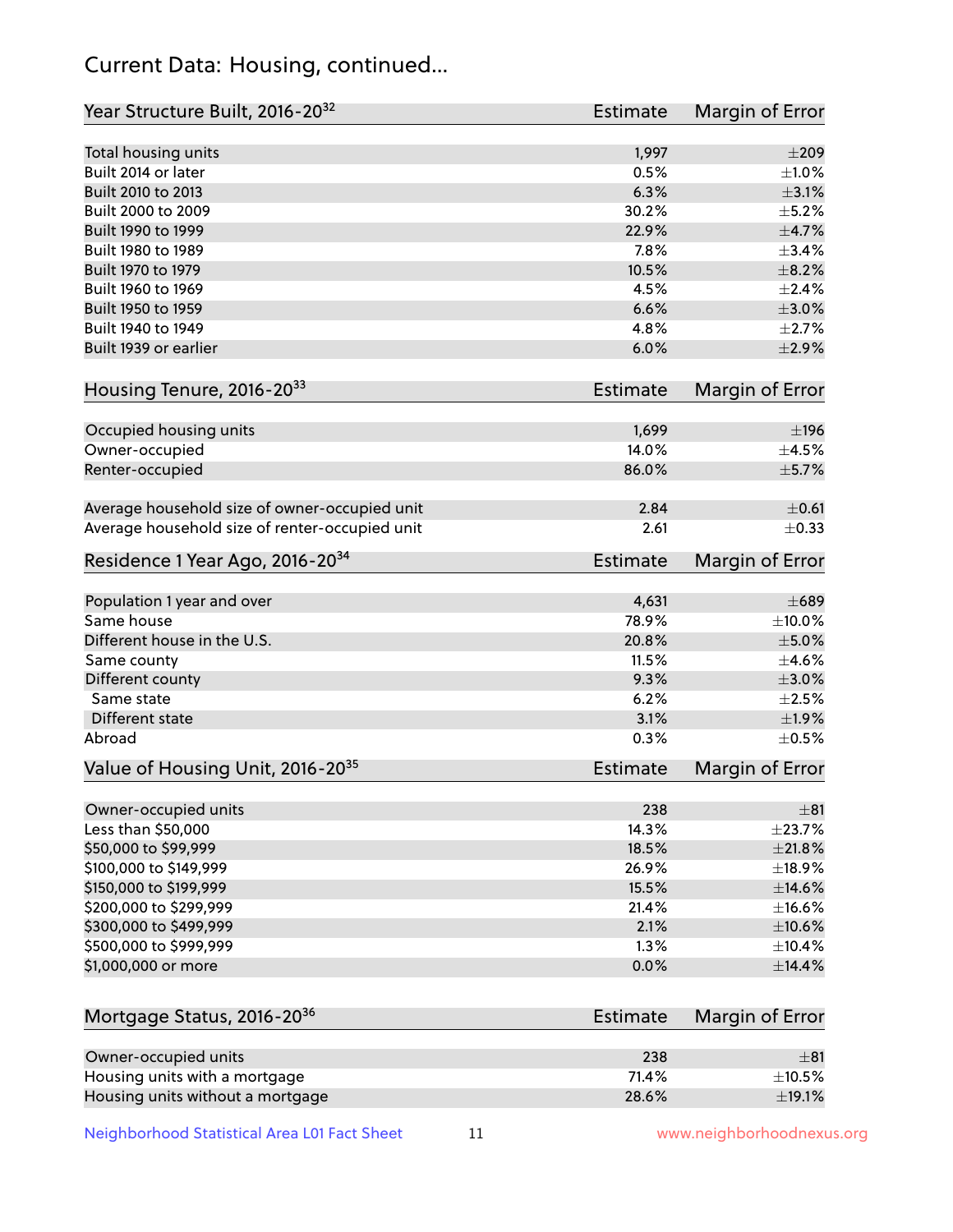# Current Data: Housing, continued...

| Selected Monthly Owner Costs, 2016-20 <sup>37</sup> | <b>Estimate</b> | Margin of Error |
|-----------------------------------------------------|-----------------|-----------------|
|                                                     |                 |                 |
| Housing units with a mortgage                       | 170             | $\pm 63$        |
| Less than \$300                                     | 2.9%            | ±16.1%          |
| \$300 to \$499                                      | 0.0%            | $\pm$ 16.5%     |
| \$500 to \$999                                      | 31.2%           | ±26.9%          |
| \$1,000 to \$1,499                                  | 50.0%           | $\pm 26.0\%$    |
| \$1,500 to \$1,999                                  | 9.4%            | ±11.4%          |
| \$2,000 to \$2,999                                  | 4.7%            | ±15.8%          |
| \$3,000 or more                                     | 1.8%            | ±18.6%          |
|                                                     |                 |                 |
| Median (dollars)                                    | \$1,109         | $\pm$ 97        |
|                                                     |                 |                 |
| Housing units without a mortgage                    | 68              | $\pm$ 51        |
| Less than \$150                                     | 0.0%            | $\pm$ 41.2%     |
| \$150 to \$249                                      | 16.2%           | ±32.0%          |
| \$250 to \$349                                      | 23.5%           | ±38.9%          |
| \$350 to \$499                                      | 33.8%           | $\pm$ 53.3%     |
| \$500 to \$699                                      | 0.0%            | ±41.2%          |
| \$700 or more                                       | 26.5%           | ±94.3%          |
|                                                     |                 |                 |
| Median (dollars)                                    | \$365           | $\pm$ 37        |

| Selected Monthly Owner Costs as a Percentage of | Estimate | Margin of Error |
|-------------------------------------------------|----------|-----------------|
| Household Income, 2016-20 <sup>38</sup>         |          |                 |
|                                                 |          |                 |
| Housing units with a mortgage <sup>39</sup>     | 170      | $\pm 77$        |
| Less than 20.0 percent                          | 48.2%    | $\pm 23.2\%$    |
| 20.0 to 24.9 percent                            | 18.8%    | $\pm$ 15.3%     |
| 25.0 to 29.9 percent                            | 7.6%     | $\pm$ 10.4%     |
| 30.0 to 34.9 percent                            | 7.1%     | $\pm$ 12.6%     |
| 35.0 percent or more                            | 18.2%    | $\pm$ 19.2%     |
|                                                 |          |                 |
| Housing units without a mortgage <sup>40</sup>  | 48       | $\pm$ 64        |
| Less than 10.0 percent                          | 56.3%    | $\pm$ 86.9%     |
| 10.0 to 14.9 percent                            | 6.3%     | $\pm$ 29.8%     |
| 15.0 to 19.9 percent                            | 37.5%    | ±49.9%          |
| 20.0 to 24.9 percent                            | $0.0\%$  | $\pm$ 41.2%     |
| 25.0 to 29.9 percent                            | 0.0%     | ±41.2%          |
| 30.0 to 34.9 percent                            | $0.0\%$  | $\pm$ 41.2%     |
| 35.0 percent or more                            | 0.0%     | $\pm$ 71.4%     |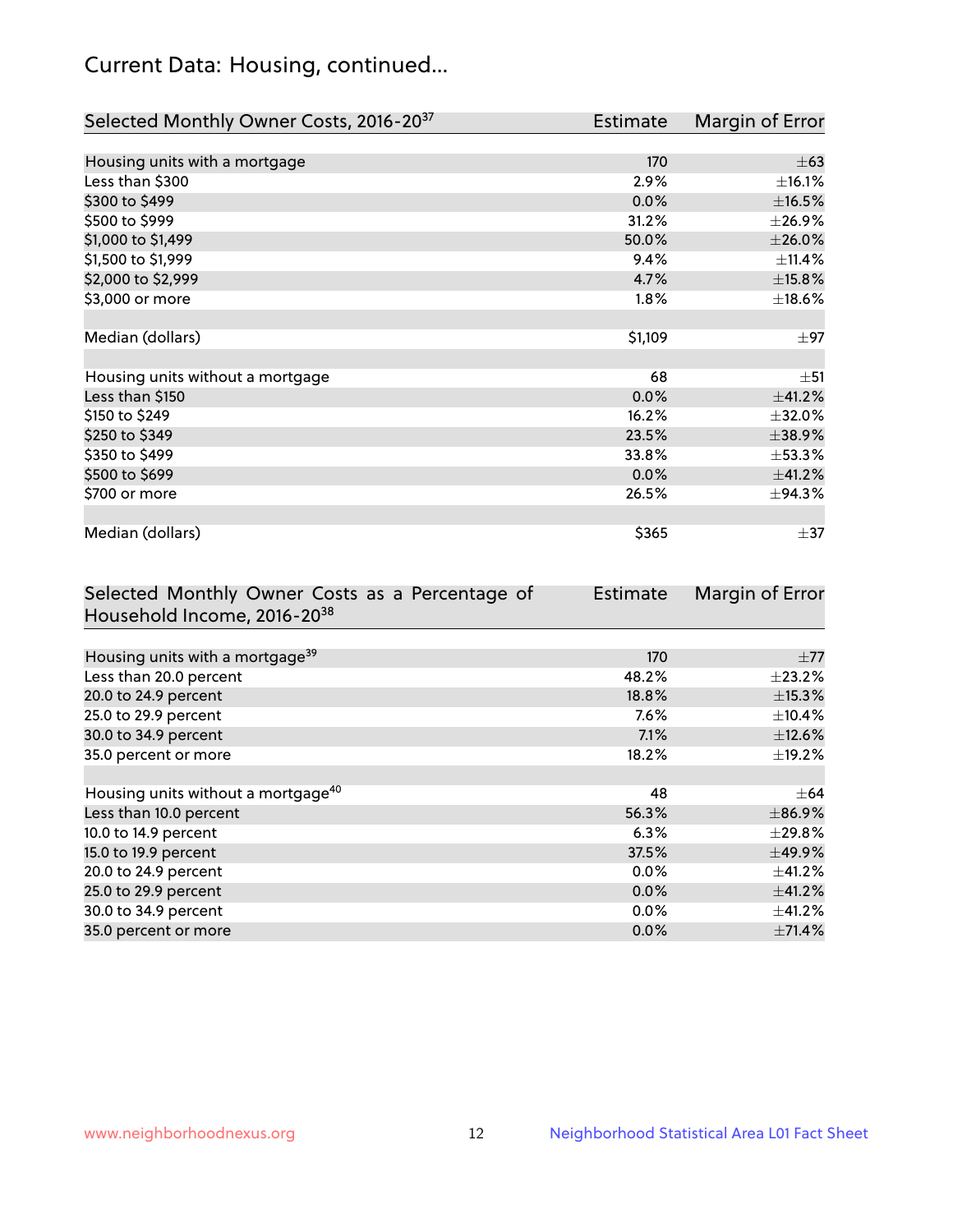# Current Data: Housing, continued...

| Gross Rent, 2016-20 <sup>41</sup>               | <b>Estimate</b> | Margin of Error |
|-------------------------------------------------|-----------------|-----------------|
|                                                 |                 |                 |
| Occupied units paying rent                      | 1,434           | $\pm$ 194       |
| Less than \$200                                 | 0.5%            | $\pm 2.3\%$     |
| \$200 to \$499                                  | 6.1%            | ±4.8%           |
| \$500 to \$749                                  | 11.9%           | $\pm$ 5.4%      |
| \$750 to \$999                                  | 37.4%           | ±12.1%          |
| \$1,000 to \$1,499                              | 42.3%           | $\pm$ 9.1%      |
| \$1,500 to \$1,999                              | 1.7%            | ±1.9%           |
| \$2,000 or more                                 | 0.0%            | ±2.8%           |
| Median (dollars)                                | \$966           | $\pm$ 34        |
|                                                 |                 |                 |
| No rent paid                                    | 27              | $\pm 25$        |
|                                                 |                 |                 |
| Gross Rent as a Percentage of Household Income, | <b>Estimate</b> | Margin of Error |
| $2016 - 20^{42}$                                |                 |                 |
|                                                 |                 |                 |
| Occupied units paying rent <sup>43</sup>        | 1,402           | $\pm 264$       |
| Less than 15.0 percent                          | 6.0%            | $\pm 3.6\%$     |
| 15.0 to 19.9 percent                            | 5.7%            | $\pm 3.0\%$     |
| 20.0 to 24.9 percent                            | 6.3%            | ±4.3%           |
| 25.0 to 29.9 percent                            | 14.7%           | ±11.7%          |
| 30.0 to 34.9 percent                            | 6.3%            | $\pm$ 4.3%      |
| 35.0 percent or more                            | 61.1%           | $\pm$ 3.5%      |

# Current Data: Transportation

| Commuting to Work, 2016-20 <sup>44</sup>  | <b>Estimate</b> | Margin of Error |
|-------------------------------------------|-----------------|-----------------|
|                                           |                 |                 |
| Workers 16 years and over                 | 1,798           | $+244$          |
| Car, truck, or van - drove alone          | 44.8%           | $\pm$ 8.4%      |
| Car, truck, or van - carpooled            | 7.1%            | ±4.4%           |
| Public transportation (excluding taxicab) | 35.9%           | $+7.1%$         |
| Walked                                    | 3.0%            | $\pm 2.5\%$     |
| Other means                               | 6.5%            | $\pm$ 4.6%      |
| Worked at home                            | 2.8%            | $\pm 2.3\%$     |
|                                           |                 |                 |
| Mean travel time to work (minutes)        | 33.3            | $\pm 2.4$       |

| Access to a Vehicle, 2016-20 <sup>45</sup> | Estimate | Margin of Error |
|--------------------------------------------|----------|-----------------|
|                                            |          |                 |
| Occupied housing units                     | 1,699    | ±196            |
| No vehicles available                      | 43.6%    | $+9.8%$         |
| 1 vehicle available                        | 38.8%    | $\pm$ 5.8%      |
| 2 vehicles available                       | 13.1%    | $+6.2%$         |
| 3 or more vehicles available               | 4.5%     | $+3.5%$         |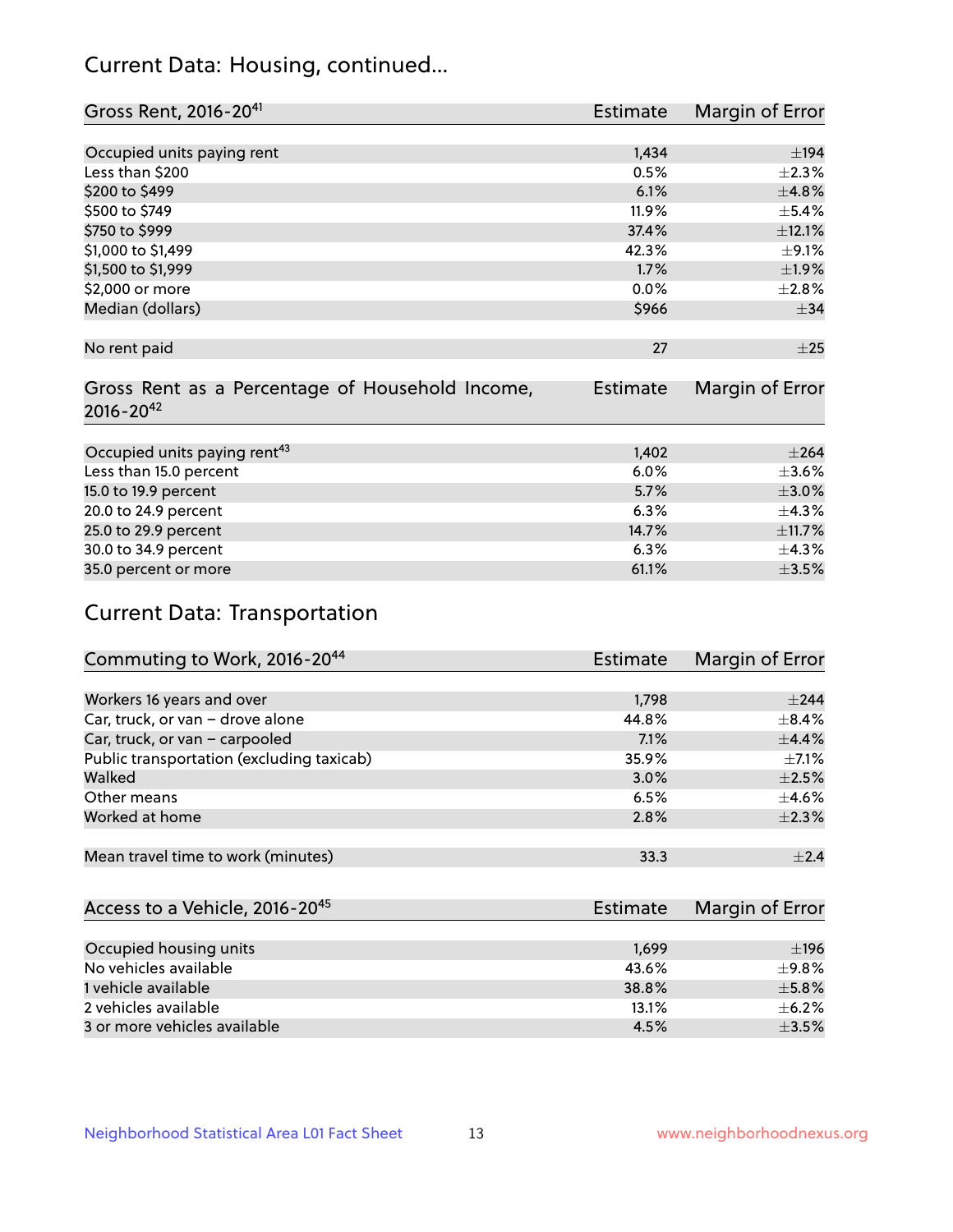# Current Data: Health

| Health Insurance coverage, 2016-2046                    | <b>Estimate</b> | Margin of Error |
|---------------------------------------------------------|-----------------|-----------------|
|                                                         |                 |                 |
| Civilian Noninstitutionalized Population                | 4,665           | $\pm 691$       |
| With health insurance coverage                          | 81.0%           | ±16.1%          |
| With private health insurance coverage                  | 43.3%           | $\pm$ 6.4%      |
| With public health coverage                             | 47.7%           | $\pm$ 6.9%      |
| No health insurance coverage                            | 19.0%           | $\pm$ 4.9%      |
| Civilian Noninstitutionalized Population Under 19 years | 1,110           | ±1,110          |
| No health insurance coverage                            | 11.2%           | $\pm$ 9.6%      |
| Civilian Noninstitutionalized Population 19 to 64 years | 3,126           | $\pm$ 399       |
| In labor force:                                         | 2,086           | $\pm 270$       |
| Employed:                                               | 1,816           | $\pm 245$       |
| With health insurance coverage                          | 79.9%           | ±6.8%           |
| With private health insurance coverage                  | 69.3%           | $\pm$ 9.7%      |
| With public coverage                                    | 12.4%           | $\pm$ 6.0%      |
| No health insurance coverage                            | 20.1%           | $\pm$ 8.8%      |
|                                                         |                 |                 |
| Unemployed:                                             | 270             | $+245$          |
| With health insurance coverage                          | 75.9%           | ±19.1%          |
| With private health insurance coverage                  | 34.8%           | ±27.8%          |
| With public coverage                                    | 46.3%           | ±14.0%          |
| No health insurance coverage                            | 24.1%           | ±18.0%          |
|                                                         |                 |                 |
| Not in labor force:                                     | 1,040           | $\pm$ 359       |
| With health insurance coverage                          | 68.2%           | ±32.1%          |
| With private health insurance coverage                  | 25.3%           | $\pm$ 4.6%      |
| With public coverage                                    | 54.6%           | $\pm$ 10.0%     |
| No health insurance coverage                            | 31.8%           | ±12.1%          |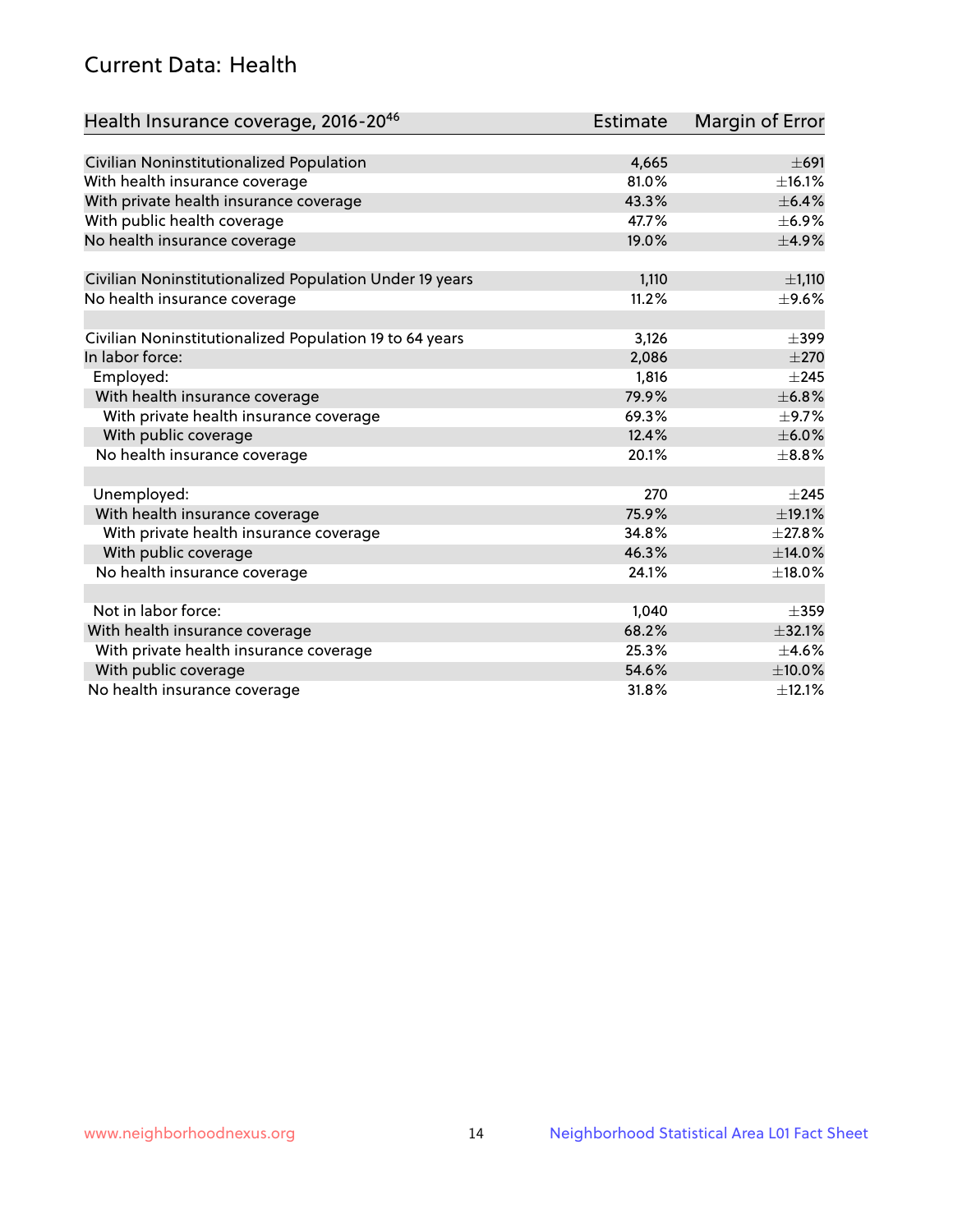#### Notes:

- 1. Source: U.S. Census Bureau, Decennial Census 2000, SF1 tables P8, P12; American Community Survey, tables B01001, B03002
- 2. This category includes Pacific Islanders, Native Americans and Alaska Natives, people who identify as some other race, and those who identify as bi/multi racial.
- 3. Source: U.S. Census Bureau, Decennial Census 2000, SF1 tables P15, P16, P18, P19; American Community Survey, tables B11001, B11005, B11003
- 4. Source: U.S. Census Bureau, Decennial Census 2000, SF3 table P37; American Community Survey, table B15002
- 5. Source: U.S. Census Bureau, Longitudinal Employer-Household Dynamics Residential Area Characteristics, Table JT01 (Primary Jobs); Workplace Area Characteristics, Table JT00 (All Jobs)
- 6. Source: U.S. Census Bureau, Decennial Census 2000, SF3 tables P52, P87; American Community Survey, tables B19001, B17001
- 7. Source: U.S. Census Bureau, Decennial Census 2000, SF1 tables H3, H4; American Community Survey, tables B25002, B25009
- 8. Source: U.S. Census Bureau, Decennial Census 2000, SF3 table H44; American Community Survey, tables B25044
- 9. Source: Atlanta Police Department, COBRA; U.S. Census Bureau, American Community Survey, table B01001
- 10. Source: U.S. Census Bureau, American Community Survey, table B01001
- 11. Source: U.S. Census Bureau, American Community Survey, table B03002
- 12. Source: U.S. Census Bureau, American Community Survey, table B05002
- 13. Source: U.S. Census Bureau, American Community Survey, table B05003
- 14. Source: U.S. Census Bureau, American Community Survey, tables B19001, B19025, B19051, B19061, B19055, B19065, B19059, B19069, B19056, B19066, B19057, B19067, B22001, B19101, B19127
- 15. Source: U.S. Census Bureau, American Community Survey, tables B19201, B19214, B20017, B19313
- 16. Source: U.S. Census Bureau, American Community Survey, table B17010
- 17. Source: U.S. Census Bureau, American Community Survey, tables B17001, B17006, B17021, B17007. Table totals may be lower than the total population, as they are based on the population for whom poverty status is determined.
- 18. Source: U.S. Census Bureau, American Community Survey, B17001H, B17001B, B17001D, B17001I. Table totals may be lower than the total population, as they are based on the population for whom poverty status is determined.
- 19. Source: U.S. Census Bureau, American Community Survey, tables B23001, B23008
- 20. Source: U.S. Census Bureau, American Community Survey, table C24030
- 21. Source: U.S. Census Bureau, American Community Survey, table C24010
- 22. Source: U.S. Census Bureau, American Community Survey, table B24080
- 23. Source: U.S. Census Bureau, Longitudinal Employer-Household Dynamics Origin-Destination Data, Tables JT00 Main and JT00 Aux
- 24. Source: U.S. Census Bureau, Longitudinal Employer-Household Dynamics Origin-Destination Data, Tables JT00 Main and JT00 Aux
- 25. Source: U.S. Census Bureau, Longitudinal Employer-Household Dynamics Origin-Destination Data, Tables JT00 Main and JT00 Aux
- 26. Source: U.S. Census Bureau, Longitudinal Employer-Household Dynamics Origin-Destination Data, Tables JT00 Main and JT00 Aux
- 27. Source: U.S. Census Bureau, American Community Survey, table B14001
- 28. Source: U.S. Census Bureau, American Community Survey, table B15002
- 29. Source: U.S. Census Bureau, American Community Survey, tables B11001, B11003, B11007, B11005, B09019
- 30. Source: U.S. Census Bureau, American Community Survey, tables B25002, B25003, B25004
- 31. Source: U.S. Census Bureau, American Community Survey, table B25024
- 32. Source: U.S. Census Bureau, American Community Survey, table B25034
- 33. Source: U.S. Census Bureau, American Community Survey, tables B25009, B25008, B25003
- 34. Source: U.S. Census Bureau, American Community Survey, table B07003
- 35. Source: U.S. Census Bureau, American Community Survey, table B25075. This value is self-reported and may differ from home values as determined by the County Tax Assessor.
- 36. Source: U.S. Census Bureau, American Community Survey, table B25081
- 37. Source: U.S. Census Bureau, American Community Survey, table B25087
- 38. Source: U.S. Census Bureau, American Community Survey, table B25091
- 39. Excludes units where Selected Monthly Owner Costs as a Percentage of Income cannot be computed.
- 40. Excludes units where Selected Monthly Owner Costs as a Percentage of Income cannot be computed.
- 41. Source: U.S. Census Bureau, American Community Survey, table B25063
- 42. Source: U.S. Census Bureau, American Community Survey, table B25070
- 43. Excludes units where Gross Rent as a Percentage of Income cannot be computed.
- 44. Source: U.S. Census Bureau, American Community Survey, tables B08101, B08013
- 45. Source: U.S. Census Bureau, American Community Survey, table B25044
- 46. Source: U.S. Census Bureau, American Community Survey, tables B18135, B27011

The dagger (†) symbol denotes values that cannot be computed.